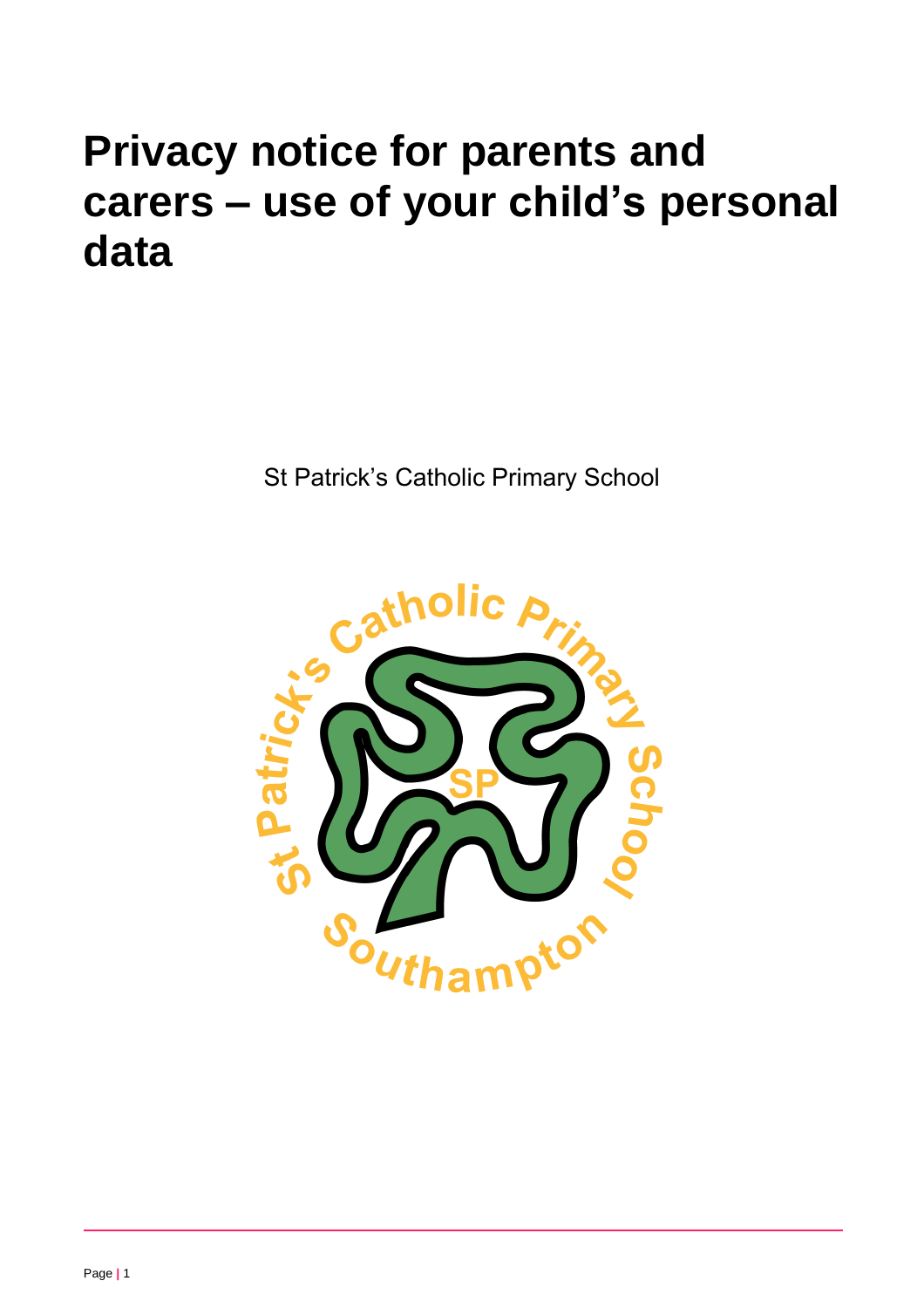# **Contents**

# <span id="page-1-0"></span>**1. Introduction**

Under data protection law, individuals have a right to be informed about how our school uses any personal data that we hold about them. We comply with this right by providing 'privacy notices' (sometimes called 'fair processing notices') to individuals where we are processing their personal data.

This privacy notice explains how we collect, store and use personal data about **pupils at our school**.

We, St Patrick's Catholic Primary School, are the 'data controller' for the purposes of data protection law.

Our data protection officer is Clare Lindfield (see 'Contact us' below).

## <span id="page-1-1"></span>**2. The personal data we hold**

Personal data that we may collect, use, store and share (when appropriate) about your child includes, but is not restricted to:

- Contact details, contact preferences, date of birth, identification documents
- Results of internal assessments and externally set tests
- > Pupil and curricular records
- Exclusion information
- Attendance information
- > Safeguarding information
- Details of any support received, including care packages, plans and support providers

We may also collect, use, store and share (when appropriate) information about your child that falls into "special categories" of more sensitive personal data. This includes, but is not restricted to, information about:

- Any medical conditions we need to be aware of, including physical and mental health
- Photographs and CCTV images captured in school
- Characteristics, such as ethnic background or special educational needs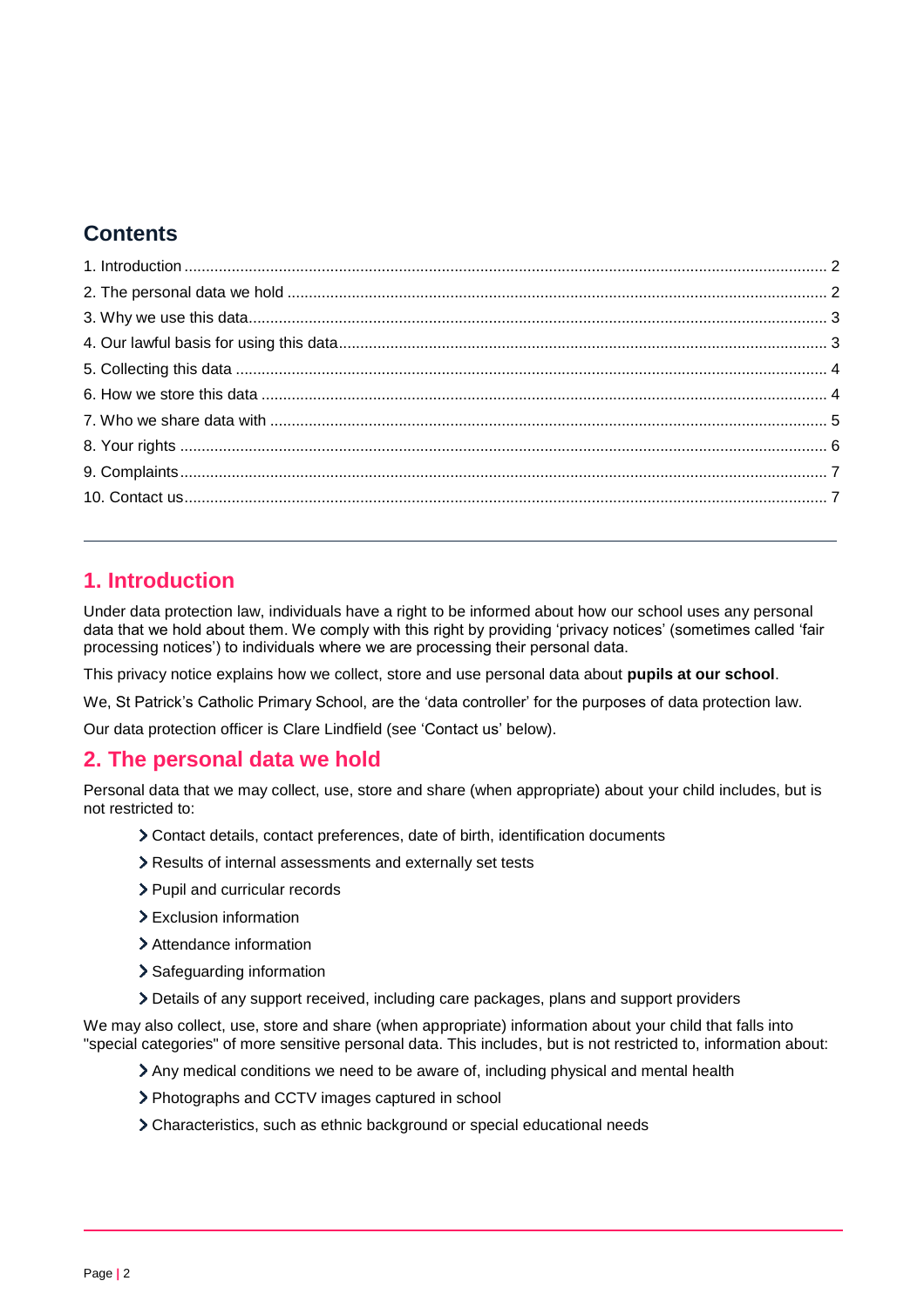We may also hold data about your child that we have received from other organisations, including other schools and social services.

## <span id="page-2-0"></span>**3. Why we use this data**

We use the data listed above to:

- a) Support pupil learning
- b) Monitor and report on pupil progress
- c) Provide appropriate pastoral care
- d) Protect pupil welfare
- e) Assess the quality of our services
- f) Administer admissions waiting lists
- g) Carry out research
- h) Comply with the law regarding data sharing

#### **3.1 Use of your child's personal data for marketing purposes**

Where you have given us consent to do so, we may send your child marketing information by email or text promoting school events, campaigns, charitable causes or services that may be of interest to them.

You can withdraw consent or 'opt out' of receiving these emails and/or texts at any time by clicking on the 'Unsubscribe' link at the bottom of any such communication, or by contacting us (see 'Contact us' below).

#### **3.2 Use of your child's personal data in automated decision making and profiling**

We do not currently process any personal data through automated decision making or profiling. If this changes in the future, we will amend any relevant privacy notices in order to explain the processing to you, including your right to object to it.

# <span id="page-2-1"></span>**4. Our lawful basis for using this data**

Our lawful bases for processing your child's personal data for the purposes listed in section 3 above are as follows:

- $\triangleright$  For the purposes of a, b, c, d, f and h, in accordance with the 'public task' basis we need to process data to fulfil our statutory function as a school as set out here:
	- The Education Act 1996
- $\geq$  For the purposes of a, b, c, d, f and h, in accordance with the 'legal obligation' basis we need to process data to meet our responsibilities under law as set out here:
	- The Education Act 1996
- For the purposes of e and g, in accordance with the 'consent' basis we will obtain consent from you to use your child's personal data
- $\triangleright$  For the purposes of c and d in accordance with the 'vital interests' basis we will use this personal data in a life-or-death situation

Where you have provided us with consent to use your child's data, you may withdraw this consent at any time. We will make this clear when requesting your consent, and explain how you would go about withdrawing consent if you wish to do so.

#### **4.1 Our basis for using special category data**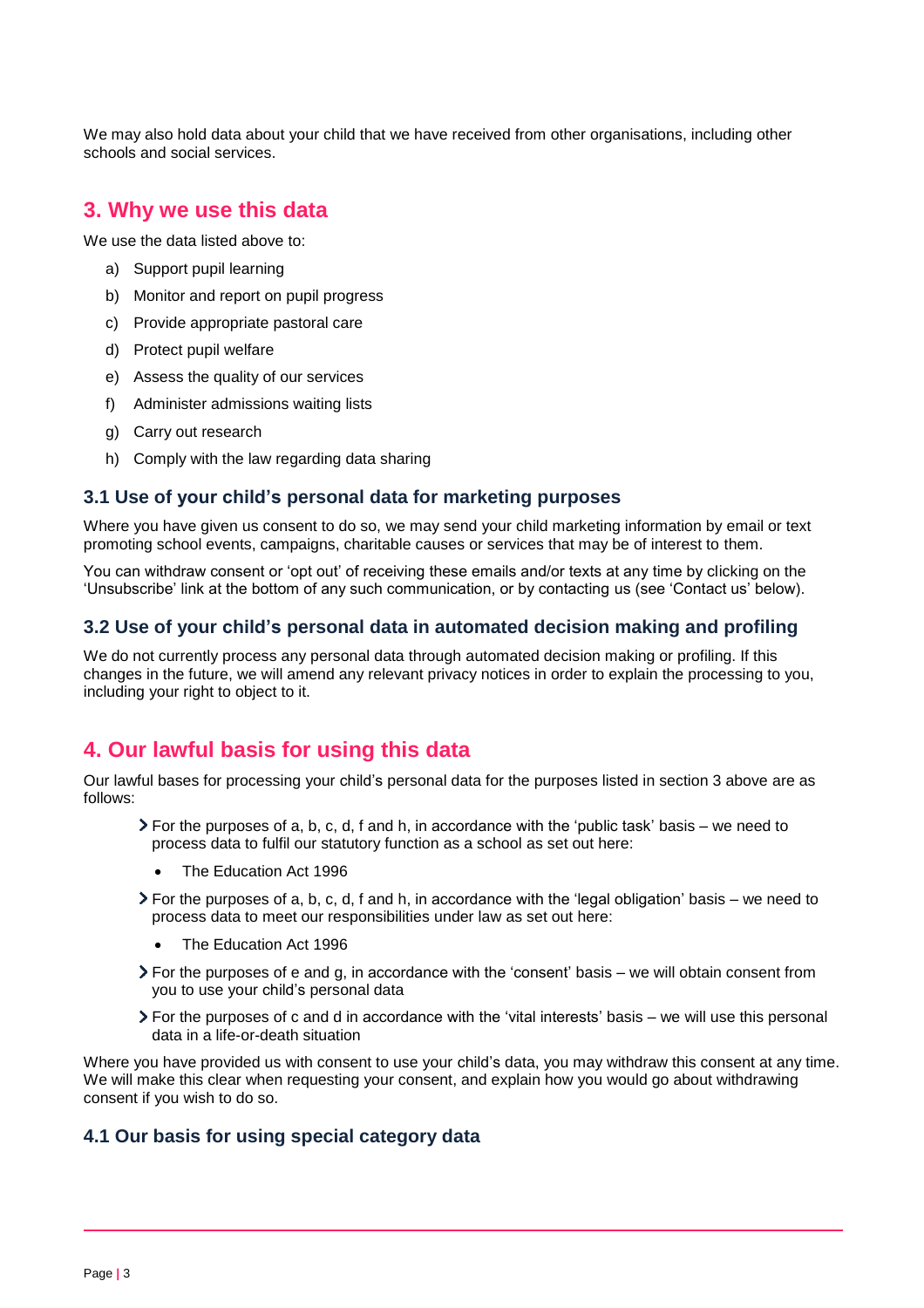For 'special category' data, we only collect and use it when we have both a lawful basis, as set out above, and one of the following conditions for processing as set out in data protection law:

- We have obtained your explicit consent to use your child's personal data in a certain way
- We need to perform or exercise an obligation or right in relation to employment, social security or social protection law
- We need to protect an individual's vital interests (i.e. protect your child's life or someone else's life), in situations where you're physically or legally incapable of giving consent
- The data concerned has already been made manifestly public by you
- $\triangleright$  We need to process it for the establishment, exercise or defence of legal claims
- We need to process it for reasons of substantial public interest as defined in legislation
- We need to process it for health or social care purposes, and the processing is done by, or under the direction of, a health or social work professional or by any other person obliged to confidentiality under law
- We need to process it for public health reasons, and the processing is done by, or under the direction of, a health professional or by any other person obliged to confidentiality under law
- We need to process it for archiving purposes, scientific or historical research purposes, or for statistical purposes, and the processing is in the public interest

For criminal offence data, we will only collect and use it when we have both a lawful basis, as set out above, and a condition for processing as set out in data protection law. Conditions include:

- We have obtained your consent to use it in a specific way
- We need to protect an individual's vital interests (i.e. protect your child's life or someone else's life), in situations where you're physically or legally incapable of giving consent
- The data concerned has already been made manifestly public by you
- We need to process it for, or in connection with, legal proceedings, to obtain legal advice, or for the establishment, exercise or defence of legal rights
- We need to process it for reasons of substantial public interest as defined in legislation

# <span id="page-3-0"></span>**5. Collecting this data**

While the majority of information we collect about your child is mandatory, there is some information that can be provided voluntarily.

Whenever we seek to collect information from you, we make it clear whether you must provide this information (and if so, what the possible consequences are of not complying), or whether you have a choice.

Most of the data we hold about your child will come from you, but we may also hold data about your child from:

- Local authorities
- Government departments or agencies
- > Police forces, courts, tribunals

### <span id="page-3-1"></span>**6. How we store this data**

We keep personal information about your child while they are attending our school. We may also keep it beyond their attendance at our school if this is necessary. Southampton City Council's Records Review and Retention Schedule sets out how long we keep information about pupils - this is available to download from the council website.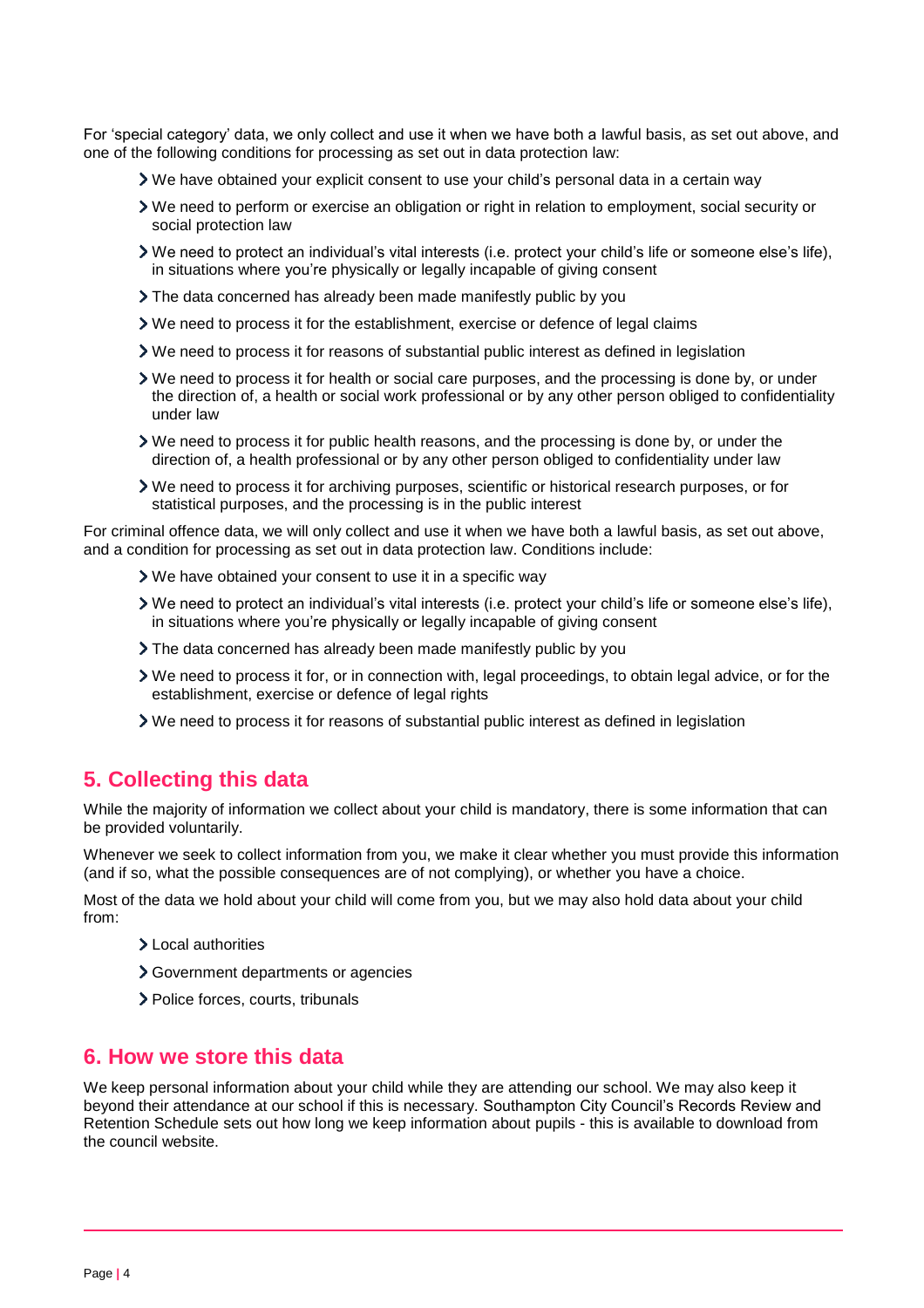We have put in place appropriate security measures to prevent your child's personal information from being accidentally lost, used or accessed in an unauthorised way, altered or disclosed.

We will dispose of your child's personal data securely when we no longer need it.

## <span id="page-4-0"></span>**7. Who we share data with**

We do not share information about your child with any third party without consent unless the law and our policies allow us to do so.

Where it is legally required, or necessary (and it complies with data protection law), we may share personal information about your child with:

- Our local authority Southampton City Council to meet our legal obligations to share certain information with it, such as safeguarding concerns and information about exclusions
- Government departments or agencies to meet our legal obligations to share certain information with it, such as safeguarding concerns and information about exclusions
- $\geq$  Our regulator, Ofsted to meet our legal obligations to share certain information with it, such as safeguarding concerns
- Suppliers and service providers:
	- Energy Kidz to meet our legal obligations to share certain information with it, such as safeguarding or welfare concerns
- Survey and research organisations if it meets a legitimate interest for education
- Health authorities to meet our legal obligations to share certain information with it, such as safeguarding or medical/ welfare concerns
- Security organisations to meet our legal obligations to share certain information with it, such as safeguarding or welfare concerns
- Health and social welfare organisations to meet our legal obligations to share certain information with it, such as safeguarding or medical/ welfare concerns
- Professional advisers and consultants - to meet our legal obligations to share certain information with it, such as particular education needs
- Police forces, courts, tribunals to meet our legal obligations to share certain information with it, such as safeguarding or welfare concerns

#### **National Pupil Database**

We are required to provide information about pupils to the Department for Education as part of statutory data collections such as the school census.

Some of this information is then stored in the [National Pupil Database](https://www.gov.uk/government/collections/national-pupil-database) (NPD), which is owned and managed by the Department and provides evidence on school performance to inform research.

The database is held electronically so it can easily be turned into statistics. The information is securely collected from a range of sources including schools, local authorities and exam boards.

The Department for Education may share information from the NPD with third parties, such as other organisations which promote children's education or wellbeing in England. These third parties must agree to strict terms and conditions about how they will use the data.

For more information, see the Department's webpage on [how it collects and shares research data.](https://www.gov.uk/data-protection-how-we-collect-and-share-research-data)

You can also [contact the Department for Education](https://www.gov.uk/contact-dfe) with any further questions about the NPD.

#### **7.1 Transferring data internationally**

We may share personal information about your child with international third parties outside of the European Economic Area, where different data protection legislation applies.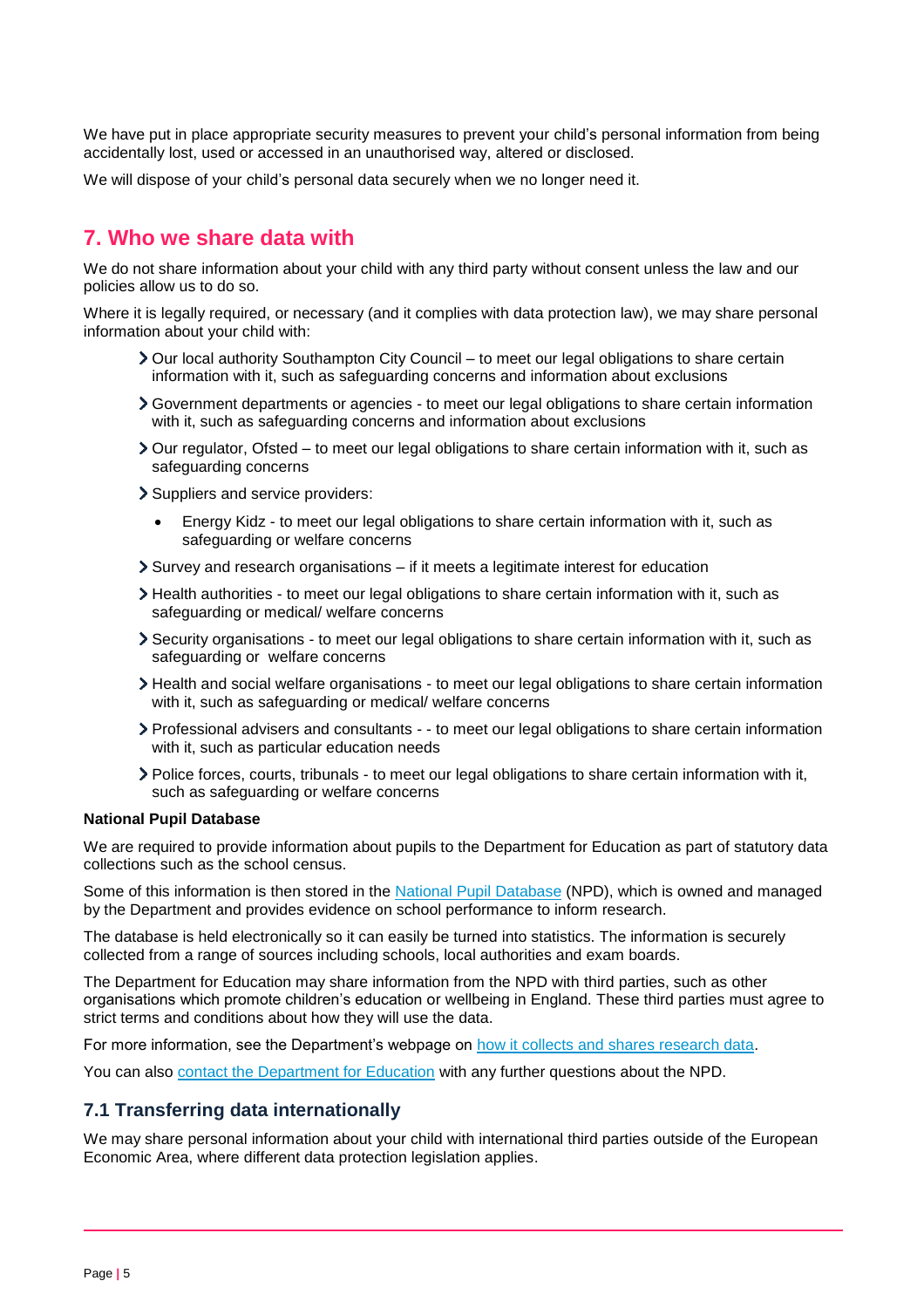Where we transfer your child's personal data to a country or territory outside the European Economic Area, we will do so in accordance with data protection law.

In cases where we have to set up safeguarding arrangements to complete this transfer, you can get a copy of these arrangements by contacting us.

# <span id="page-5-0"></span>**8. Your rights**

#### **8.1 How to access personal information that we hold about your child**

You have a right to make a 'subject access request' to gain access to personal information that we hold about your child.

If you make a subject access request, and if we do hold information about your child, we will (subject to any exemptions that apply):

- Give you a description of it
- Tell you why we are holding and processing it, and how long we will keep it for
- Explain where we got it from, if not from you
- > Tell you who it has been, or will be, shared with
- Let you know whether any automated decision-making is being applied to the data, and any consequences of this
- Give you a copy of the information in an intelligible form

You may also have the right for your child's personal information to be transmitted electronically to another organisation in certain circumstances.

If you would like to make a request, please contact us (see 'Contact us' below).

#### **8.2 Your right to access your child's educational record**

Parents, or those with parental responsibility, also have the right to access their child's educational record (which includes most information about a pupil). This right applies as long as the pupil is aged under 18.

There are certain circumstances in which this right can be denied, such as if releasing the information might cause serious harm to the physical or mental health of the pupil or another individual, or if it would mean releasing exam marks before they are officially announced.

To make a request, please contact Elaine Adams, School Admin Officer

#### **8.3 Your other rights regarding your child's data**

Under data protection law, you have certain rights regarding how your child's personal data is used and kept safe. For example, you have the right to:

- Object to our use of your child's personal data
- Prevent your child's data being used to send direct marketing
- Object to and challenge the use of your child's personal data for decisions being taken by automated means (by a computer or machine, rather than by a person)
- In certain circumstances, have inaccurate personal data corrected
- In certain circumstances, have the personal data we hold about your child deleted or destroyed, or restrict its processing
- In certain circumstances, be notified of a data breach
- Make a complaint to the Information Commissioner's Office
- Claim compensation for damages caused by a breach of the data protection regulations